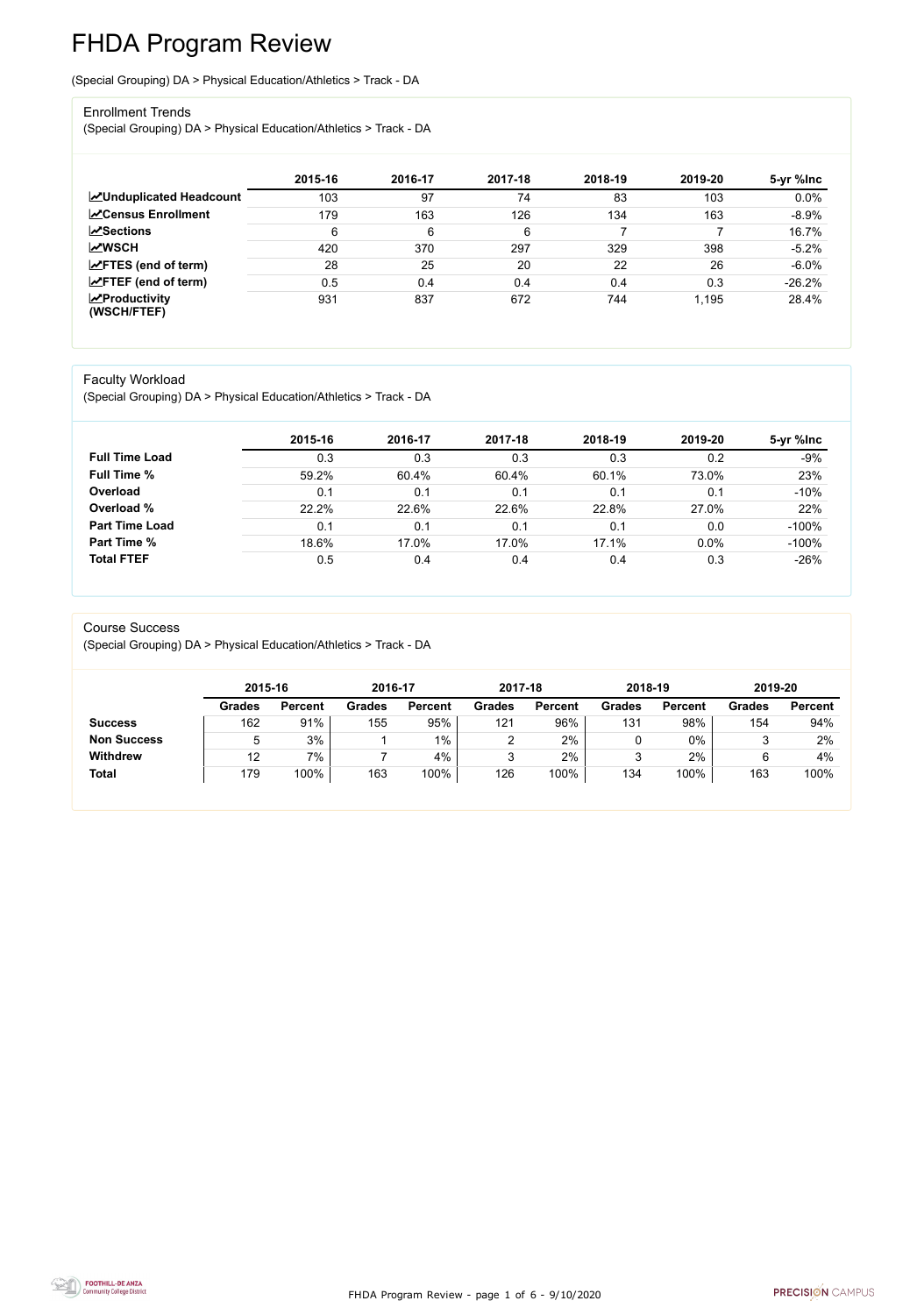FHDA Program Review - page 2 of 6 - 9/10/2020



## Course Success for African American, Latinx, and Filipinx Students

## Course Success for Asian, Native American, Pacific Islander, White, and Decline to State Students

|                    | 2015-16       |                | 2016-17       |                | 2017-18       |                | 2018-19       |                | 2019-20       |                |
|--------------------|---------------|----------------|---------------|----------------|---------------|----------------|---------------|----------------|---------------|----------------|
|                    | <b>Grades</b> | <b>Percent</b> | <b>Grades</b> | <b>Percent</b> | <b>Grades</b> | <b>Percent</b> | <b>Grades</b> | <b>Percent</b> | <b>Grades</b> | <b>Percent</b> |
| <b>Success</b>     | 110           | 94%            | 104           | 95%            | 68            | 97%            | 73            | 96%            | 73            | 95%            |
| <b>Non Success</b> |               | 2%             |               | 1%             |               | $1\%$          |               | 0%             |               | $1\%$          |
| <b>Withdrew</b>    |               | 4%             | 4             | 4%             |               | $1\%$          |               | 4%             |               | 4%             |
| <b>Total</b>       | 117           | 100%           | 109           | 100%           | 70            | 100%           | 76            | 100%           |               | 100%           |

|                    | 2015-16       |                | 2016-17       |                | 2017-18       |                | 2018-19       |                | 2019-20       |                |
|--------------------|---------------|----------------|---------------|----------------|---------------|----------------|---------------|----------------|---------------|----------------|
|                    | <b>Grades</b> | <b>Percent</b> | <b>Grades</b> | <b>Percent</b> | <b>Grades</b> | <b>Percent</b> | <b>Grades</b> | <b>Percent</b> | <b>Grades</b> | <b>Percent</b> |
| <b>Success</b>     | 52            | 84%            | 51            | 94%            | 53            | 95%            | 58            | 100%           | 81            | 94%            |
| <b>Non Success</b> |               | 5%             |               | 0%             |               | 2%             |               | 0%             |               | 2%             |
| <b>Withdrew</b>    |               | 11%            | J             | 6%             |               | 4%             |               | 0%             |               | 3%             |
| <b>Total</b>       | 62            | 100%           | 54            | 100%           | 56            | 100%           | 58            | 100%           | 86            | 100%           |
|                    |               |                |               |                |               |                |               |                |               |                |

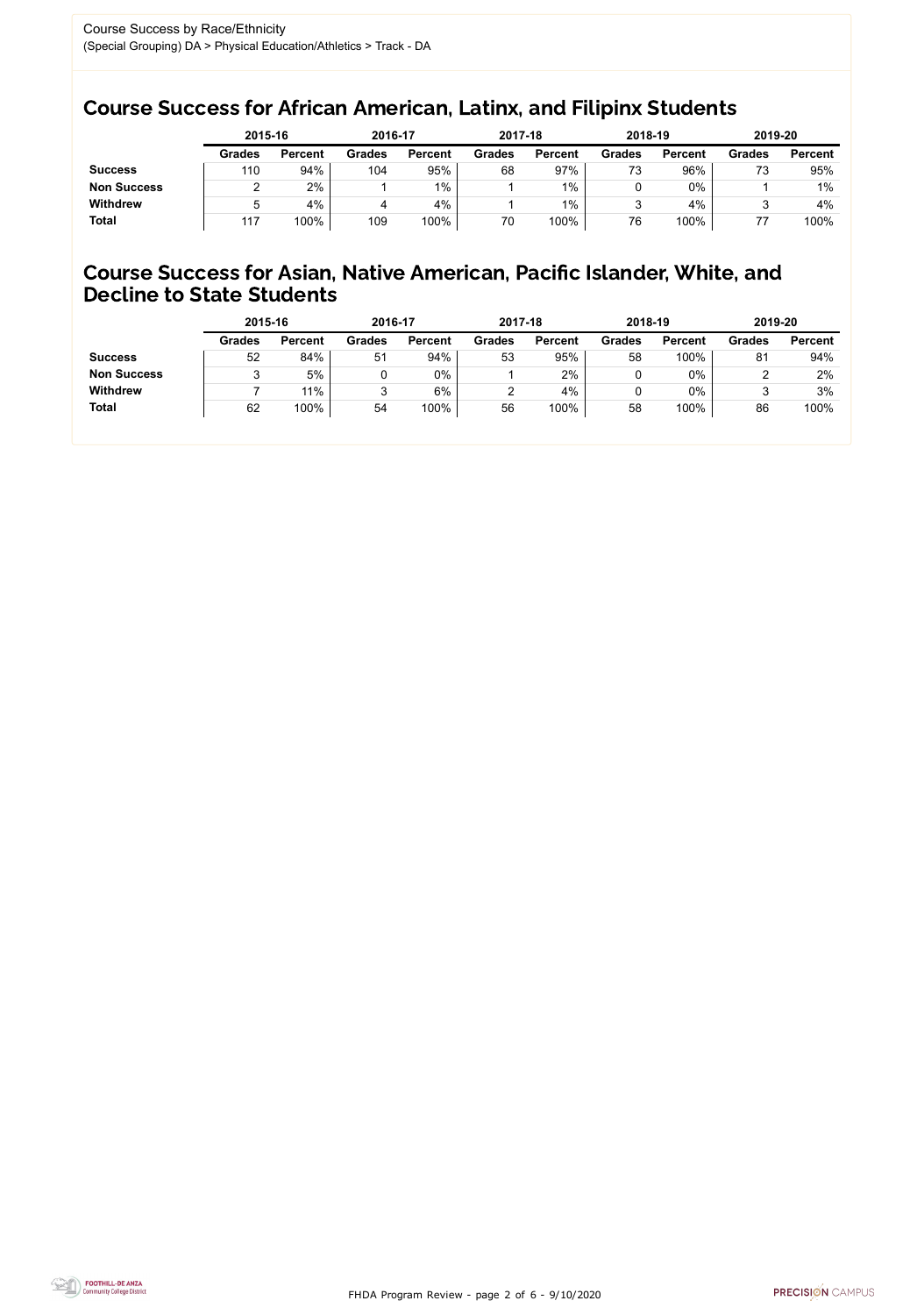FHDA Program Review - page 3 of 6 - 9/10/2020



Some courses may continue to be listed but no longer have data due to renumbering or because the course was not offered in the past five years.



## by Gender

|                     |     | 2015-16        |     | 2016-17        |     | 2017-18        | 2018-19 |                | 2019-20 |                |
|---------------------|-----|----------------|-----|----------------|-----|----------------|---------|----------------|---------|----------------|
|                     | Enr | <b>Percent</b> | Enr | <b>Percent</b> | Enr | <b>Percent</b> | Enr     | <b>Percent</b> | Enr     | <b>Percent</b> |
| <b>Female</b>       |     | 43%            | 61  | 37%            | 35  | 28%            | 42      | 31%            | 47      | 29%            |
| <b>Male</b>         | 102 | 57%            | 102 | 63%            | 91  | 72%            | 91      | 68%            | 114     | 70%            |
| <b>Not Reported</b> |     | $0\%$          |     | 0%             |     | $0\%$          |         | $1\%$          |         | $1\%$          |
| <b>Total</b>        | 179 | 100%           | 163 | 100%           | 126 | 100%           | 134     | 100%           | 163     | 100%           |

## by Ethnicity

|                         | 2015-16 |                |                | 2016-17        |             | 2017-18        |     | 2018-19        | 2019-20 |                |
|-------------------------|---------|----------------|----------------|----------------|-------------|----------------|-----|----------------|---------|----------------|
|                         | Enr     | <b>Percent</b> | Enr            | <b>Percent</b> | Enr         | <b>Percent</b> | Enr | <b>Percent</b> | Enr     | <b>Percent</b> |
| <b>African American</b> | 35      | 20%            | 40             | 25%            | 23          | 18%            | 16  | 12%            | 16      | 10%            |
| <b>Asian</b>            | 21      | 12%            | 19             | 12%            | 26          | 21%            | 26  | 19%            | 34      | 21%            |
| <b>Filipinx</b>         | 8       | 4%             | 14             | 9%             | 8           | 6%             | 14  | 10%            | 16      | 10%            |
| Latinx                  | 74      | 41%            | 55             | 34%            | 39          | 31%            | 46  | 34%            | 45      | 28%            |
| <b>Native American</b>  | 0       | $0\%$          | 0              | $0\%$          | $\mathbf 0$ | $0\%$          |     | $1\%$          | ົ       | $1\%$          |
| <b>Pacific Islander</b> |         | $1\%$          | 9              | 6%             | 6           | 5%             | 0   | $0\%$          |         | $1\%$          |
| White                   | 35      | 20%            | 24             | 15%            | 24          | 19%            | 31  | 23%            | 49      | 30%            |
| <b>Decline to State</b> | 5       | 3%             | $\overline{2}$ | $1\%$          | $\mathbf 0$ | $0\%$          | 0   | $0\%$          |         | $0\%$          |
| <b>Total</b>            | 179     | 100%           | 163            | 100%           | 126         | 100%           | 134 | 100%           | 163     | 100%           |

## by Age

|              | 2015-16 |                |     | 2016-17        |     | 2017-18        |        | 2018-19        | 2019-20 |                |
|--------------|---------|----------------|-----|----------------|-----|----------------|--------|----------------|---------|----------------|
|              | Enr     | <b>Percent</b> | Enr | <b>Percent</b> | Enr | <b>Percent</b> | Enr    | <b>Percent</b> | Enr     | <b>Percent</b> |
| 19 or less   | 84      | 47%            |     | 44%            | 51  | 40%            | 55     | 41%            | 66      | 40%            |
| $20 - 24$    | 90      | 50%            | 92  | 56%            | 75  | 60%            | 76     | 57%            | 96      | 59%            |
| 25-39        |         | $2\%$          |     | $0\%$          |     | $0\%$          | ર<br>ບ | 2%             |         | $1\%$          |
| $40 +$       |         | $1\%$          |     | $0\%$          | 0   | $0\%$          |        | $0\%$          |         | 0%             |
| <b>Total</b> | 179     | 100%           | 163 | 100%           | 126 | 100%           | 134    | 100%           | 163     | 100%           |

## by Education Level

|                           | 2015-16 |                |     | 2016-17        |     | 2017-18        | 2018-19 |                | 2019-20 |                |
|---------------------------|---------|----------------|-----|----------------|-----|----------------|---------|----------------|---------|----------------|
|                           | Enr     | <b>Percent</b> | Enr | <b>Percent</b> | Enr | <b>Percent</b> | Enr     | <b>Percent</b> | Enr     | <b>Percent</b> |
| <b>Bachelor or higher</b> |         | $1\%$          |     | $0\%$          |     | $0\%$          |         | $0\%$          |         | $0\%$          |
| <b>HS/Equivalent</b>      | 171     | 96%            | 158 | 97%            | 115 | 91%            | 126     | 94%            | 161     | 99%            |
| <b>All Other</b>          |         | 4%             | 5   | 3%             | 11  | 9%             |         | 6%             |         | $1\%$          |
| <b>Total</b>              | 179     | 100%           | 163 | 100%           | 126 | 100%           | 134     | 100%           | 163     | 100%           |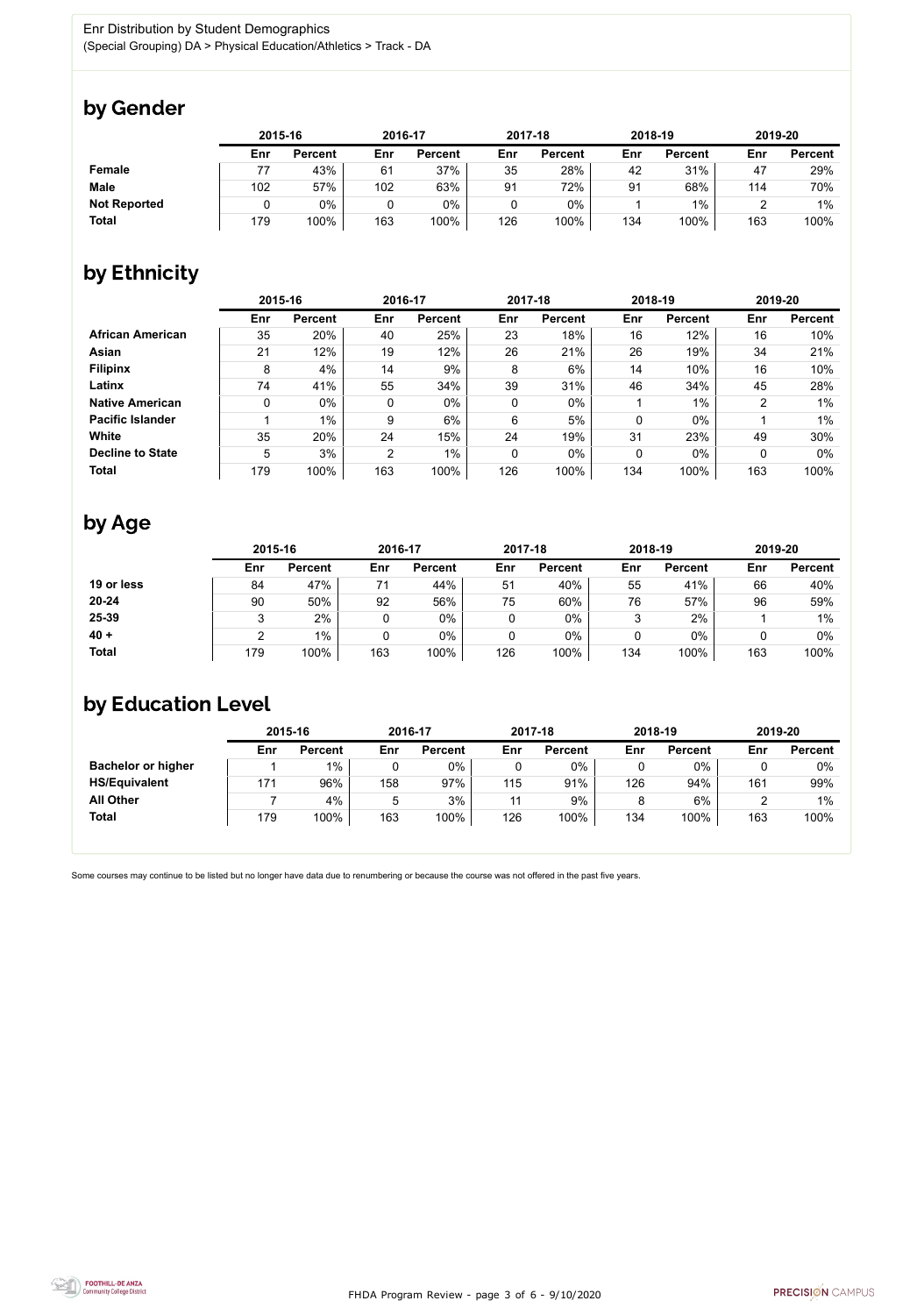FHDA Program Review - page 4 of 6 - 9/10/2020



### Success Rates by Gender (Special Grouping) DA > Physical Education/Athletics > Track - DA

|                     | 2019-20       |                                      |               |                |               |                |               |                |  |  |  |  |  |
|---------------------|---------------|--------------------------------------|---------------|----------------|---------------|----------------|---------------|----------------|--|--|--|--|--|
|                     |               | <b>Non Success</b><br><b>Success</b> |               |                |               |                | <b>Total</b>  |                |  |  |  |  |  |
|                     | <b>Grades</b> | <b>Percent</b>                       | <b>Grades</b> | <b>Percent</b> | <b>Grades</b> | <b>Percent</b> | <b>Grades</b> | <b>Percent</b> |  |  |  |  |  |
| Female              | 46            | 98%                                  |               | $0\%$          |               | 2%             | 47            | 100%           |  |  |  |  |  |
| <b>Male</b>         | 106           | 93%                                  | ົ             | 3%             | b.            | 4%             | 114           | 100%           |  |  |  |  |  |
| <b>Not Reported</b> |               | 100%                                 |               | $0\%$          |               | $0\%$          | ╭             | 100%           |  |  |  |  |  |
| All                 | 154           | 94%                                  |               | 2%             | 6             | 4%             | 163           | 100%           |  |  |  |  |  |

|                     |               | 2018-19                              |               |                |               |                |               |                |  |  |  |  |  |  |
|---------------------|---------------|--------------------------------------|---------------|----------------|---------------|----------------|---------------|----------------|--|--|--|--|--|--|
|                     |               | <b>Non Success</b><br><b>Success</b> |               |                |               |                | <b>Total</b>  |                |  |  |  |  |  |  |
|                     | <b>Grades</b> | <b>Percent</b>                       | <b>Grades</b> | <b>Percent</b> | <b>Grades</b> | <b>Percent</b> | <b>Grades</b> | <b>Percent</b> |  |  |  |  |  |  |
| <b>Female</b>       | 39            | 93%                                  |               | 0%             | っ<br>ບ        | 7%             | 42            | 100%           |  |  |  |  |  |  |
| <b>Male</b>         | 91            | 100%                                 |               | $0\%$          | υ             | $0\%$          | 91            | 100%           |  |  |  |  |  |  |
| <b>Not Reported</b> |               | 100%                                 |               | $0\%$          |               | $0\%$          |               | 100%           |  |  |  |  |  |  |
| All                 | 131           | 98%                                  |               | 0%             | ว<br>ັ        | 2%             | 134           | 100%           |  |  |  |  |  |  |

|                     | 2017-18       |                                                                         |               |                |               |                |               |                |  |  |  |  |  |
|---------------------|---------------|-------------------------------------------------------------------------|---------------|----------------|---------------|----------------|---------------|----------------|--|--|--|--|--|
|                     |               | <b>Withdrew</b><br><b>Non Success</b><br><b>Total</b><br><b>Success</b> |               |                |               |                |               |                |  |  |  |  |  |
|                     | <b>Grades</b> | <b>Percent</b>                                                          | <b>Grades</b> | <b>Percent</b> | <b>Grades</b> | <b>Percent</b> | <b>Grades</b> | <b>Percent</b> |  |  |  |  |  |
| <b>Female</b>       | 32            | 91%                                                                     | າ             | 6%             |               | 3%             | 35            | 100%           |  |  |  |  |  |
| <b>Male</b>         | 89            | 98%                                                                     | 0             | $0\%$          | ⌒             | 2%             | 91            | 100%           |  |  |  |  |  |
| <b>Not Reported</b> |               | N/A                                                                     | 0             | N/A            |               | N/A            | U             | 100%           |  |  |  |  |  |
| All                 | 121           | 96%                                                                     | າ             | 2%             | 3             | 2%             | 126           | 100%           |  |  |  |  |  |

|                     |                | 2016-17        |                    |                |                 |                |               |                |  |  |
|---------------------|----------------|----------------|--------------------|----------------|-----------------|----------------|---------------|----------------|--|--|
|                     | <b>Success</b> |                | <b>Non Success</b> |                | <b>Withdrew</b> |                | <b>Total</b>  |                |  |  |
|                     | <b>Grades</b>  | <b>Percent</b> | <b>Grades</b>      | <b>Percent</b> | <b>Grades</b>   | <b>Percent</b> | <b>Grades</b> | <b>Percent</b> |  |  |
| <b>Female</b>       | 55             | 90%            |                    | 0%             | 6               | 10%            | 61            | 100%           |  |  |
| <b>Male</b>         | 100            | 98%            |                    | $1\%$          |                 | $1\%$          | 102           | 100%           |  |  |
| <b>Not Reported</b> | 0              | N/A            |                    | N/A            | U               | N/A            |               | 100%           |  |  |
| All                 | 155            | 95%            |                    | $1\%$          |                 | 4%             | 163           | 100%           |  |  |

|                     | 2015-16        |                |                    |                |                 |                |               |                |  |
|---------------------|----------------|----------------|--------------------|----------------|-----------------|----------------|---------------|----------------|--|
|                     | <b>Success</b> |                | <b>Non Success</b> |                | <b>Withdrew</b> |                |               | <b>Total</b>   |  |
|                     | <b>Grades</b>  | <b>Percent</b> | <b>Grades</b>      | <b>Percent</b> | <b>Grades</b>   | <b>Percent</b> | <b>Grades</b> | <b>Percent</b> |  |
| <b>Female</b>       | 68             | 88%            |                    | 4%             | 6               | 8%             | 77            | 100%           |  |
| <b>Male</b>         | 94             | 92%            |                    | 2%             | 6               | 6%             | 102           | 100%           |  |
| <b>Not Reported</b> |                | N/A            | 0                  | N/A            | 0               | N/A            | u             | 100%           |  |
| All                 | 162            | 91%            | 5                  | 3%             | 12              | 7%             | 179           | 100%           |  |

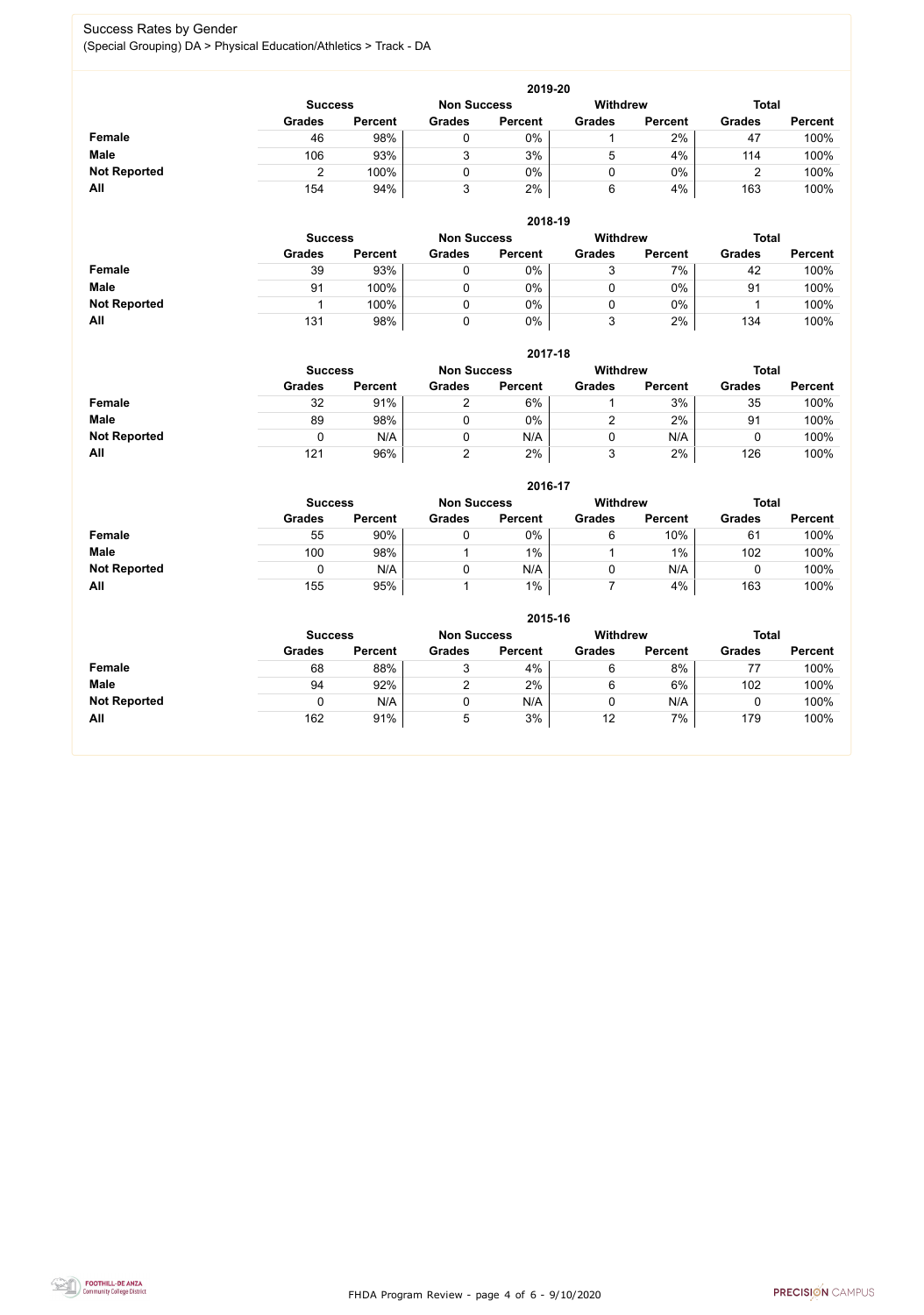FHDA Program Review - page 5 of 6 - 9/10/2020



### Success Rates by Age (Special Grouping) DA > Physical Education/Athletics > Track - DA

|            |                |                    |               | 2019-20         |               |                |               |                |
|------------|----------------|--------------------|---------------|-----------------|---------------|----------------|---------------|----------------|
|            | <b>Success</b> | <b>Non Success</b> |               | <b>Withdrew</b> |               | <b>Total</b>   |               |                |
|            | <b>Grades</b>  | <b>Percent</b>     | <b>Grades</b> | <b>Percent</b>  | <b>Grades</b> | <b>Percent</b> | <b>Grades</b> | <b>Percent</b> |
| 19 or less | 58             | 88%                | 3             | 5%              | 5             | 8%             | 66            | 100%           |
| $20 - 24$  | 95             | 99%                |               | $0\%$           |               | 1%             | 96            | 100%           |
| 25-39      |                | 100%               |               | $0\%$           | 0             | 0%             |               | 100%           |
| $40 +$     |                | N/A                |               | N/A             | 0             | N/A            |               | 100%           |
| All        | 154            | 94%                | 3             | 2%              | 6             | 4%             | 163           | 100%           |

|            |                |                    |               | 2018-19         |               |                |               |                |
|------------|----------------|--------------------|---------------|-----------------|---------------|----------------|---------------|----------------|
|            | <b>Success</b> | <b>Non Success</b> |               | <b>Withdrew</b> |               | <b>Total</b>   |               |                |
|            | <b>Grades</b>  | <b>Percent</b>     | <b>Grades</b> | <b>Percent</b>  | <b>Grades</b> | <b>Percent</b> | <b>Grades</b> | <b>Percent</b> |
| 19 or less | 52             | 95%                |               | 0%              | 2<br>J        | 5%             | 55            | 100%           |
| $20 - 24$  | 76             | 100%               |               | 0%              | ν             | $0\%$          | 76            | 100%           |
| 25-39      | 3              | 100%               |               | 0%              | υ             | $0\%$          | 3             | 100%           |
| $40 +$     |                | N/A                |               | N/A             | 0             | N/A            |               | 100%           |
| All        | 131            | 98%                |               | 0%              | っ<br>J        | 2%             | 134           | 100%           |

## **2017-18**



|            |                |                    |               | 2017-18         |               |                |               |                |
|------------|----------------|--------------------|---------------|-----------------|---------------|----------------|---------------|----------------|
|            | <b>Success</b> | <b>Non Success</b> |               | <b>Withdrew</b> |               | <b>Total</b>   |               |                |
|            | <b>Grades</b>  | <b>Percent</b>     | <b>Grades</b> | <b>Percent</b>  | <b>Grades</b> | <b>Percent</b> | <b>Grades</b> | <b>Percent</b> |
| 19 or less | 51             | 100%               |               | $0\%$           |               | 0%             | 51            | 100%           |
| $20 - 24$  | 70             | 93%                |               | 3%              |               | 4%             | 75            | 100%           |
| 25-39      |                | N/A                |               | N/A             |               | N/A            | U             | 100%           |
| $40 +$     |                | N/A                |               | N/A             |               | N/A            | U             | 100%           |
| All        | 121            | 96%                | ⌒             | 2%              | 3             | 2%             | 126           | 100%           |

|            |                |                    |               | 2016-17         |               |                |               |                |
|------------|----------------|--------------------|---------------|-----------------|---------------|----------------|---------------|----------------|
|            | <b>Success</b> | <b>Non Success</b> |               | <b>Withdrew</b> |               | <b>Total</b>   |               |                |
|            | <b>Grades</b>  | <b>Percent</b>     | <b>Grades</b> | <b>Percent</b>  | <b>Grades</b> | <b>Percent</b> | <b>Grades</b> | <b>Percent</b> |
| 19 or less | 68             | 96%                | 0             | $0\%$           | 3             | 4%             |               | 100%           |
| $20 - 24$  | 87             | 95%                |               | $1\%$           | 4             | 4%             | 92            | 100%           |
| 25-39      | 0              | N/A                |               | N/A             | 0             | N/A            |               | 100%           |
| $40 +$     | 0              | N/A                | 0             | N/A             | 0             | N/A            |               | 100%           |
| <b>All</b> | 155            | 95%                |               | $1\%$           |               | 4%             | 163           | 100%           |

|            |                |                    |               | 2015-16         |               |                |               |                |
|------------|----------------|--------------------|---------------|-----------------|---------------|----------------|---------------|----------------|
|            | <b>Success</b> | <b>Non Success</b> |               | <b>Withdrew</b> |               | <b>Total</b>   |               |                |
|            | <b>Grades</b>  | <b>Percent</b>     | <b>Grades</b> | <b>Percent</b>  | <b>Grades</b> | <b>Percent</b> | <b>Grades</b> | <b>Percent</b> |
| 19 or less | 76             | 90%                |               | $1\%$           |               | 8%             | 84            | 100%           |
| $20 - 24$  | 83             | 92%                | 4             | 4%              | 3             | 3%             | 90            | 100%           |
| 25-39      |                | 67%                |               | $0\%$           |               | 33%            | р<br>J.       | 100%           |
| $40 +$     |                | 50%                |               | 0%              |               | 50%            | ◠             | 100%           |
| All        | 162            | 91%                | 5             | 3%              | 12            | 7%             | 179           | 100%           |